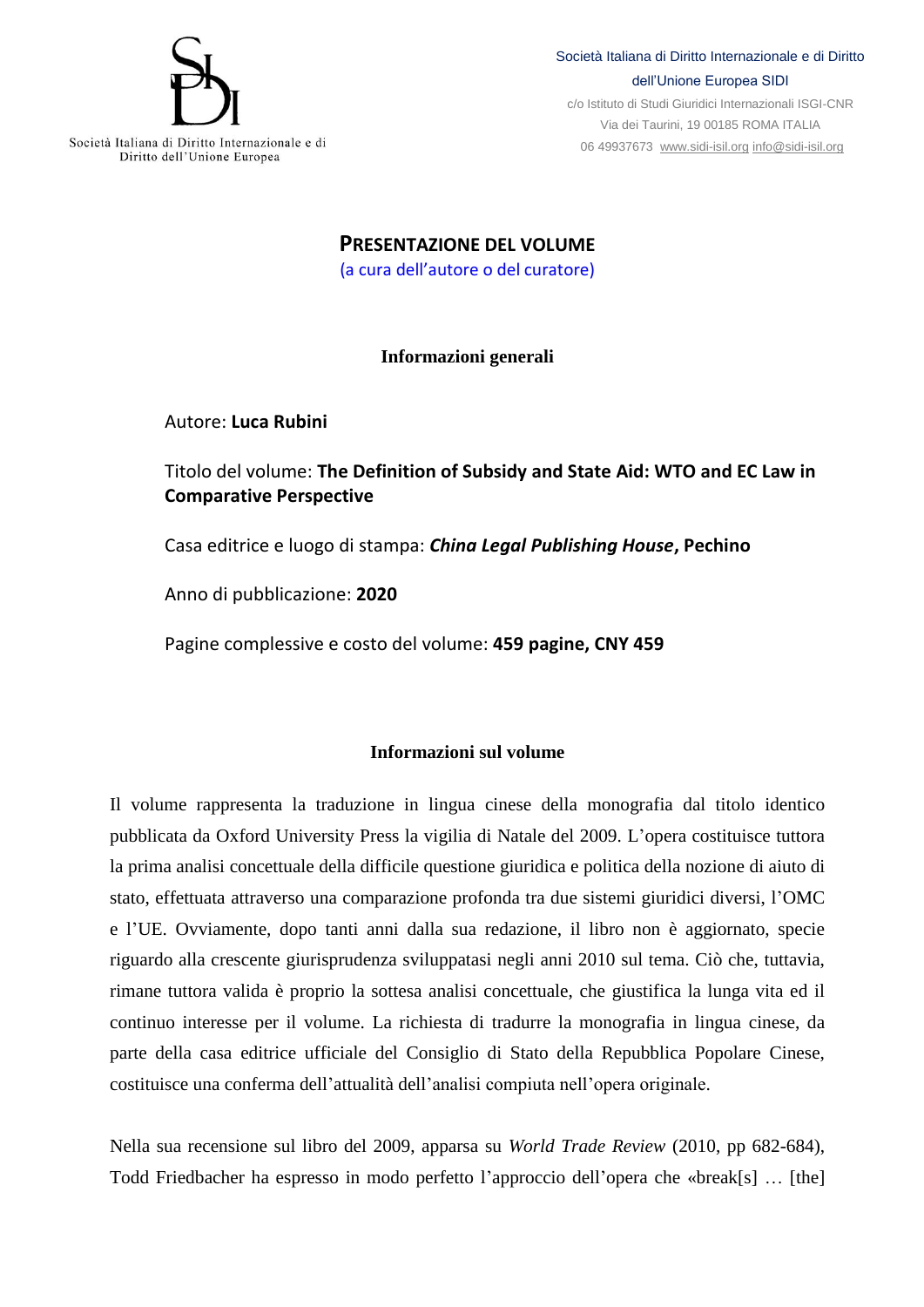subject down and build[s] it back up again, skilfully placing the constituent elements of subsidy and state aid in the legal, economic, and policy contexts in which they operate»

Tale investigazione ha consentito di individuare alcuni elementi costitutivi, quasi essenziali, presenti in ogni nozione di aiuto, nonché i processi logico-giuridici che sottendono i vari test sviluppati nella prassi e nella giurisprudenza. Si va dalla forma dell'intervento statale in economica, all'analisi del vantaggio economico conferito dallo stesso, alla specificità o selettività dell'aiuto, fino alla distorsione del commercio e della concorrenza. Il cuore dell'analisi è sicuramente costituito dall'analisi del processo logico utilizzato per determinare se la misura conferisce un vantaggio che si traduce in un "test della deroga". In altre parole, l'essenza dell'aiuto o sovvenzione viene identificato nel fatto che la misura deroga, o fa eccezione, rispetto ad un'altrimenti prevalente parametro di "normalità". Tale analisi implica una difficile navigazione nel sistema legale domestico, al fine di individuarne norme generali, eccezioni, e le rispettive finalità. Il "test della deroga" ha una diversa materializzazione a seconda che l'intervento pubblico sia economico (ossia sul mercato) oppure non-economico (seguendo le prerogative tipiche dello Stato, si pensi alla tassazione). L'essenza è sempre la stessa. Ciò che cambia – sempre secondo l'argomento dell'opera – è il ruolo svolto dall'analisi degli obiettivi della misura pubblica, cruciale per le misure di tassazione, ininfluente per l'intervento nel mercato. L'analisi analizza anche le possibili differenze tra un sistema di controllo degli aiuti puramente concentrato sull'impatto sui flussi commerciali ("trade approach") ed uno che, in maniera più profonda, faccia sua la prospettiva, tendenzialmente più complessa, del diritto della concorrenza ("competition approach).

A livello di metodo, l'investigazione ha fatto uso di vari strumenti e fonti, dall'analisi economico-politica a quella delle formule giuridiche utilizzate nella giurisprudenza dei due sistemi, dalle chiarificazioni della dottrina all'interpretazione giuridico-sistematica.

Lungi dall'essere frutto di un esercizio meramente teorico, gli strumenti concettuali sviluppati nell'opera hanno un'importante rilevanza operativa (possono cioè essere utilizzati per risolvere casi concreti). Sono quindi stati ripetutamente usati nella dottrina seguente per spiegare o criticare la giurisprudenza o la prassi amministrativa successiva. L'opera ha trovato anche un importante riconoscimento nella giurisprudenza OMC, con una citazione nel Panel Report, *China – Countervailing and anti-dumping duties on grain oriented flat-rolled electrical steel from the United States* ("China – GOES"), WT/DS414/R, nota a piè di pagina 104 al paragrafo 7.86).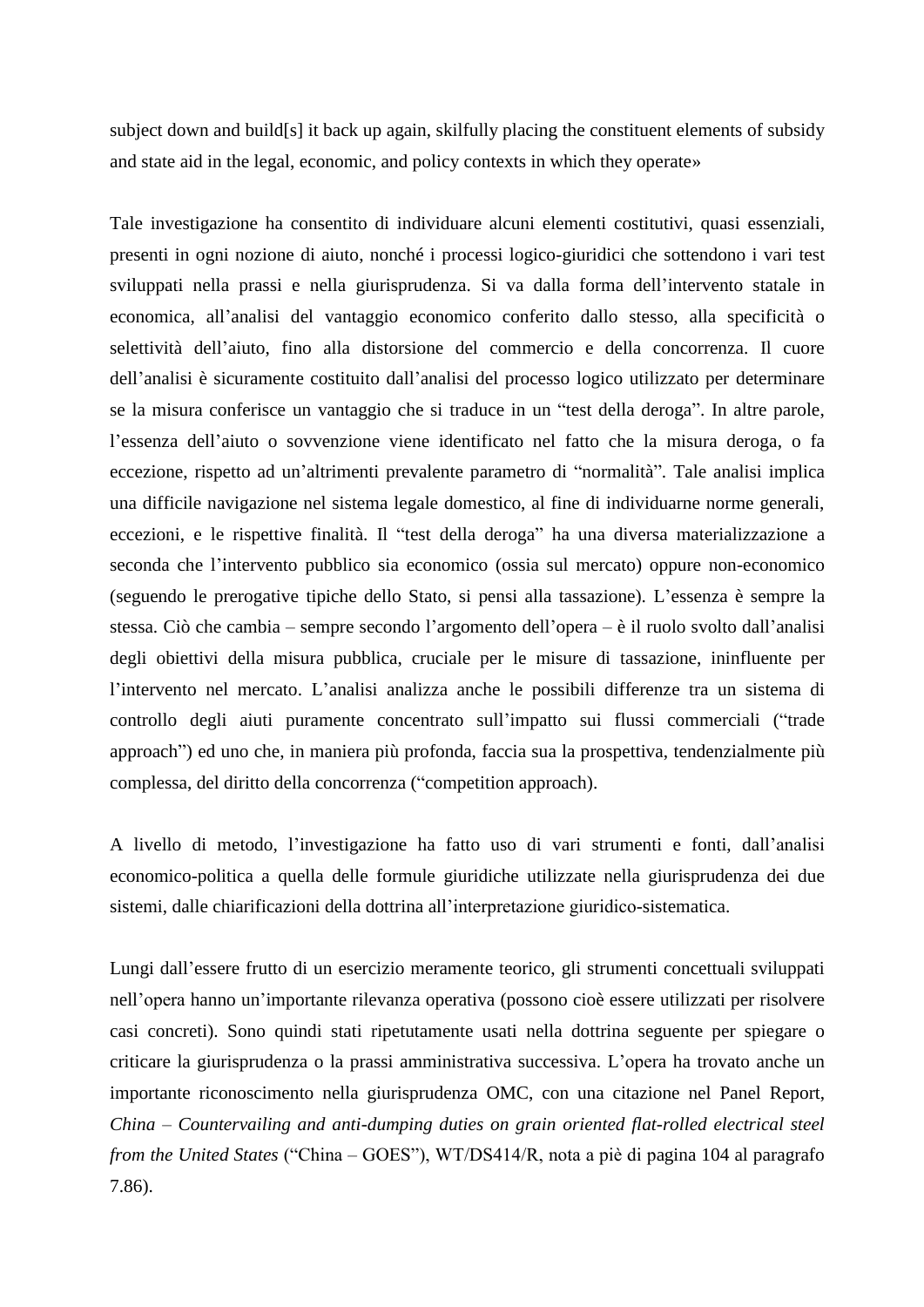Allego l'indice del volume in cinese, unitamente a quello del volume in lingua originale inglese, nonché le due prefazioni del General Editor, Professor John H. Jackson, e del Professor Claus-Dieter Ehlermann. A completamento della scheda, riporto qui di seguito la traduzione in inglese della prefazione alla traduzione cinese.

## **Preface for Chinese translation**

It gives me great delight to write this preface to the Chinese translation of this book which originally came out in 2009. Writing these few words gives me the opportunity to compare the context surrounding its publication in 2009 and the circumstances we are currently living in. It also offers the chance to re-assess its main themes and their validity after ten years.

The book came out at the height of the 'great crisis' - the financial, economic and regulatory upheaval that significantly shaped the years to come. Curiously, the book was published also at the apex of the development of subsidy laws, both in the WTO and in the EU. It was arguably the first treatise (at least in English language) to comprehensively focus on the key legal and policy issues raised by difficult task of defining subsidies, and distinguishing the task of their assessment from the definition. As I tried to explain in those pages, the logic of market expansion was at that moment at its height but, exactly because of the crisis and the resurgence of state intervention in the economy, important questions were being asked about what would have happened in the future and whether a new balance or trend would have become predominant. In sum, writing the book at that time benefited from two background factors. It was written in time of crisis and at the apex of development of the law.

In 2019, we still live in a period of crisis which is arguably even more profound. The current crisis is not only economic but political and even ideological. There is a rise in protectionism but – and this is largely new – protectionism is now not only practiced but preached and sometimes supported by a virulent rhetoric. The foundations of the liberal understanding of world affairs are challenged, often by those countries that established them. Against this background, China has rapidly emerged as a key economic and political power. Questions are being asked about the Chinese system of economic and corporate governance and about whether it does fit the understanding and regulatory framework of the current multilateral trade